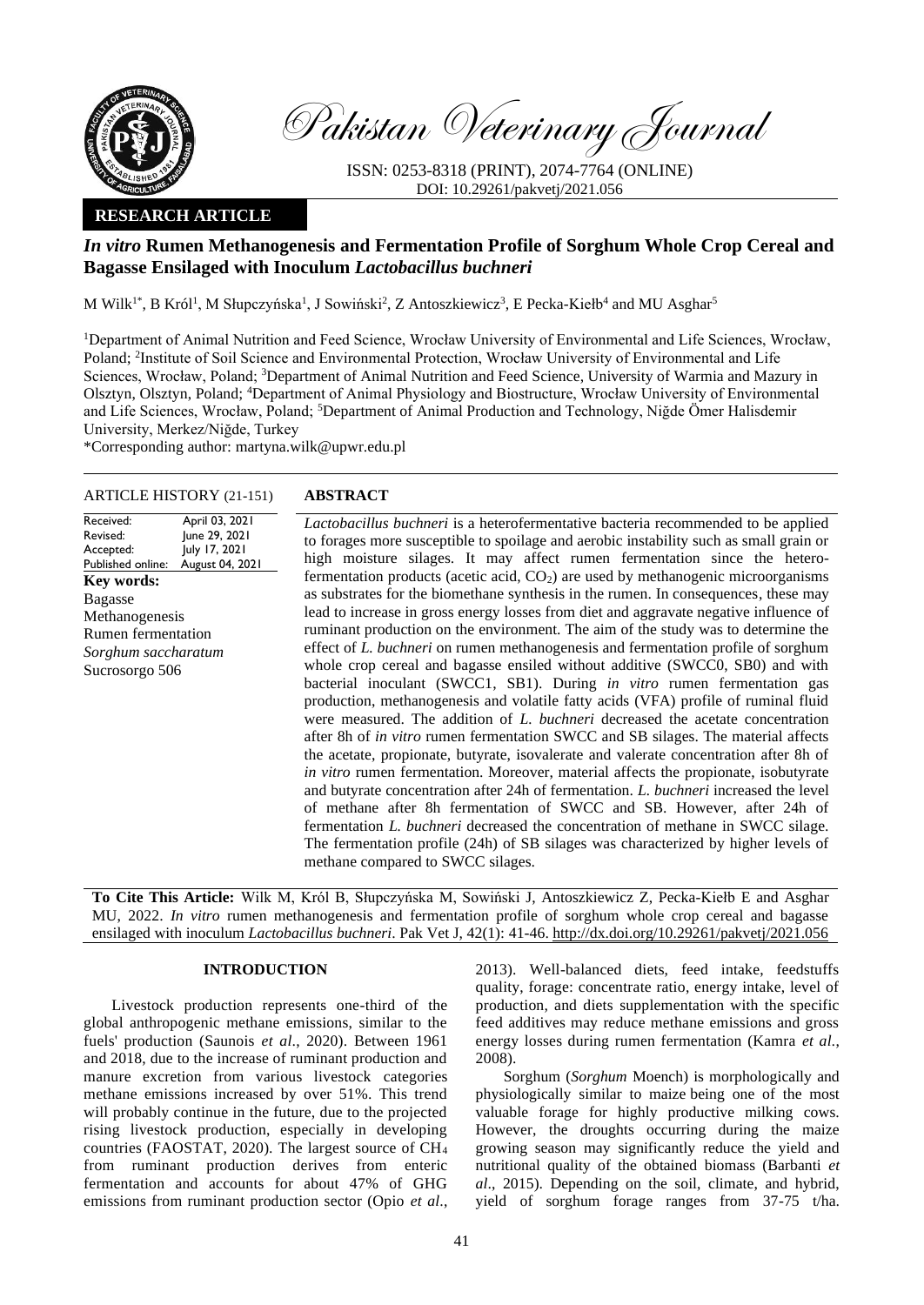Moreover, it is characterized by an economical water management, and well-developed root system, which allows absorption of water from deeper layers of the soil during drought (Promkambut *et al*., 2010). On the other hand, sorghum can sustain in wet extremes, even flooded conditions more excellently than most of the cereal crops, especially maize. Due to the ability to grow in adverse environmental conditions sorghum is cultivated all over the world and as a feed could be an alternative to droughtsensitive maize (Ahmad Dar *et al.*, 2018). As reported by Kozłowski *et al*. (2009), the nutritional value of sorghum constitutes 80-90% of the nutritional value of maize. The moderate dietary tannin enrichment, which is present, among others in sorghum, may reduce the level of methanogenesis in the rumen (De Oliveira, 2007). The rare feature of sorghum is the ability to accumulate sucrose in the stem which makes this plant a useful source for ruminant feeding and bioethanol production (Li *et al.*, 2013; Ahmad Dar *et al*., 2018). Sugar extraction from sorghum forage results in a solid cellulosic residue (bagasse) constituting 30-35% of the fresh plant (Solomon, 2011). After pressing sorghum stalks, approximately 50% of water-soluble carbohydrates and 100% of water-insoluble structural carbohydrates remain in the bagasse (Godin *et al*., 2013). Bagasse has a wide range of applications including livestock feeding but due to low stability has to be conserved. One of the most effective methods used for bagasse preservation is ensiling (Wilk *et al.*, 2020). The most common silage inoculants: *Lactobacillus acidophilus, L. plantarum* or *Pediococcus acidilactici*-ferment water-soluble carbohydrates (WSC) in plant biomass mainly to lactic acid. One of the inoculants is *Lactobacillus buchneri* - a heterofermentative bacterium that produces acetic and lactic acid during the first weeks of fermentation. The beneficial effects of *L. buchneri* are assumed to be due to the production of acetic acid that inhibits the proliferation of some yeast species which are responsible for heat generation in aerobic conditions.

The present study aimed to determine the effect of *L. buchneri* ( $5\times10^4$  CFU/g) added during ensiling of SWCC and SB on the profile of *in vitro* rumen fermentation with particular emphasis on methanogenesis.

## **MATERIALS AND METHODS**

Sucrosorgo 506 (*Sorghum saccharatum*) was cultivated at Research Institute Pawlowice, Poland. Part of the shredded biomass was used for juice extraction, the residue – bagasse was used to prepare silages. Sorghum whole crop cereal and sorghum bagasse were ensiled without additives (SWCC0, SB0) and with *Lactobacillus buchneri*  $(5\times10^4 \text{ CFU/g}$ ; SWCC1, SB1). The material was ensiled in microsiloses (PVC-tubes, about 2 kg) for 180 days (at 19°C). In obtained silages the chemical composition and the quality parameters (Table 1) were determined (AOAC, 2016).

Three close-up Polish Holstein-Friesian cows were used as donors of rumen fluid. The animal diet was formulated according to ruminant feeding standards (INRA). Before the morning feeding rumen fluid was collected using the probe, blended under  $CO<sub>2</sub>$  and strained through four layers of cheesecloth. The samples of rumen fluid were pooled, mixed and used for analyses in six replications per each silage.

One gram of silage and ruminal fluid diluted by McDougall buffer solution (1:3) were placed in serum bottles (Sigma-Aldrich, USA). The bottles were flushed in CO<sup>2</sup> and sealed tightly using a capping machine. Fermentation was performed under anaerobic conditions (39°C) for 8h and 24h. After the incubation, the gas formed during fermentation was sampled for analysis. To determine the methane content of the produced gas (GP), a gas chromatograph (7890A, Agilent Technologies, US) with a thermal conductivity detection (TCD) with flame ionization detection (FID) was used. In liquid digesta samples, the pH value was measured (CP-401; Elmetron, Poland). Gas chromatograph (7890A, Agilent Technologies, US) with a FID and J&W DB-WAX column was used to determine the concentration of VFA and individual acids: acetic, propionic, isobutyric, butyric, isovaleric, valeric.

The acetic to propionic acid ratio (A:P) and the propionic to butyric acid ratio (P:B) were calculated. On the basis of the results, fermentation efficiency (FE), efficiency of fermented hexose energy to VFA energy (E1) and methane energy (E2) and the VFA utilization index (NGR) were calculated (IAEA, 1985; Czerkawski, 1986; Baran and Žitňan, 2002; Abrahamse *et al.*, 2008).

$$
FE = \frac{(0.622A + 1.092P + 1.56B + iB) \times 100}{(A + P + 2B)}
$$
  
\n
$$
EI = \frac{VFA \text{ energy}}{\text{fermented hexose energy}} = \frac{62 + 0.47P + 2B + 2V \times 100}{(100 + B + V)}
$$
  
\n
$$
E2 = \frac{\text{method have been by the energy}}{\text{fermented hexose energy}} = \frac{28 - 0.47P + V \times 100}{(100 + B + V)}
$$
  
\n
$$
NGR = \frac{A + 2B + V + iB + iV}{P + V + iV + iB}
$$

Where A, P, B, V, iB and iV represent respectively the molar proportions of acetate, propionate, butyrate, valerate, isobutyrate and isovalerate in the total VFA.

*In vitro* fermentation data for main effects were analyzed by two-ways ANOVA using Statistica 13.3 (StatSoft Inc.). Numerical data for individual treatments were analysed with one-way ANOVA. Significant differences between the groups were confirmed by Duncan's multiple range test. Differences with P<0.05 were considered as significant and P<0.01 as highly significant.

#### **RESULTS**

In all experimental treatments the amount of gas and methane increased, while the pH of the rumen fluid decreased along with the fermentation time. No differences were observed in pH value during *in vitro* fermentation of all sorghum silages. Addition of *L. buchneri* to ensiled materials increased the amount of GP and methane concentration after 8h of fermentation  $(P \le 0.01)$ . The statistical analysis showed the effect of material and interaction of main effects on GP after 8 hour incubation that was higher in SWCC silages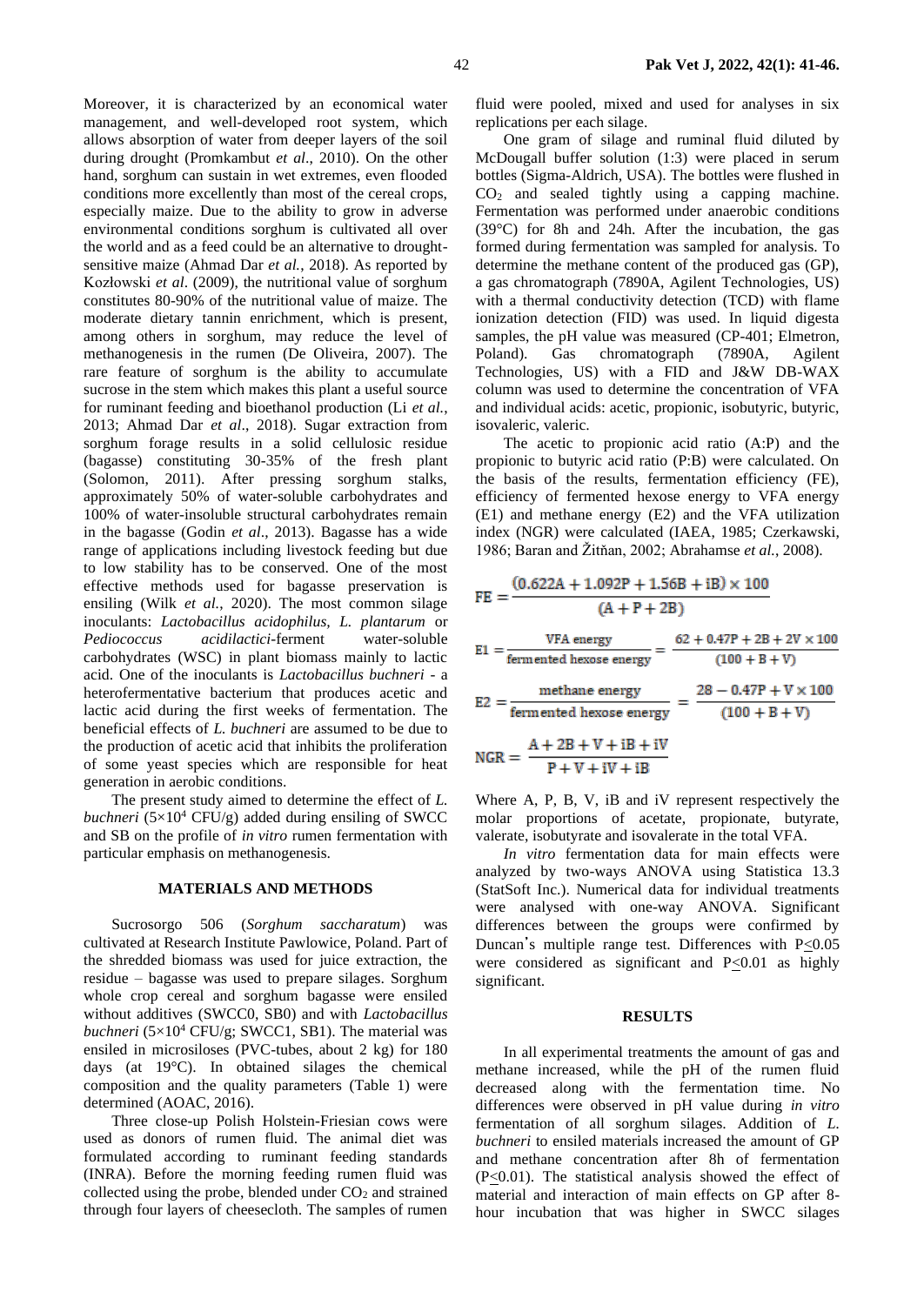compared to SB silages (P<0.01). After 24h of fermentation there were no statistical differences between analyzed silages in pH value and GP. The statistical analysis showed the significant  $(P \le 0.01)$  effect of the ensiled material on the methane concentration. However, significant (P≤0.01) interaction between the experimental factors was noted. After 24h of fermentation higher methane values were noted for SB silages compared to SWCC silages. The statistical analysis showed also the inhibitory effect of the bacterial additive  $(P<0.05)$  on rumen methanogenesis, the lower methane concentration was found in SWCC silages ensiled with addition of inoculum (Table 2).

The concentrations of VFA increased along with incubation time in all silages (Table 3). After 8h of fermentation, material influenced the concentration of total VFA  $(P \le 0.01)$ , acetate, propionate, butyrate, isovalerate and valerate ( $P \le 0.05$ ). After 8h and 24h of SB silages incubation total VFA was lower compared to the VFA concentration obtained during SWCC fermentation. The inoculum lowered the total VFA and acetate (P<0.05, Table 3). After 24h fermentation the material influenced

| Groups                      | SWCC0              | <b>SWCCI</b>         | SB <sub>0</sub> *  | SBI*              |
|-----------------------------|--------------------|----------------------|--------------------|-------------------|
| Dry matter, g/kg            | 237.04±8.30        | 234.06±8.33          | 389.03±5.52        | 381.55±4.74       |
| Crude ash                   | 50.81±0.80         | $53.01 \pm 1.50$     | 33.81±0.66         | 35.04±0.49        |
| Crude protein               | 70.12±2.64         | 71.82±1.90           | 70.93±6.81         | 77.91±0.60        |
| Crude fiber                 | 343.06±11.86       | 327.75±7.30          | 362.33±1.59        | 343.62±1.48       |
| Neutral detergent fiber     | 627.93±15.89       | 615.83±9.96          | 707.50±6.76        | 682.06±4.58       |
| Acid detergent fiber        | 399.34±22.81       | $386.51 \pm 15.22^b$ | 436.32±3.28        | $410.95 \pm 2.13$ |
| Acid detergent lignin       | $51.23 \pm 1.65$   | 53.51±5.58           | $61.88 \pm 1.93$   | $55.44 \pm 2.13$  |
| Ether extract               | $69.75 \pm 1.32$   | 70.36±0.77           | 46.84±0.06         | $44.63 \pm 0.77$  |
| N-free carbohydrate         | $466.25 \pm 13.60$ | 477.07±6.56          | 486.22±9.68        | 499.00±0.61       |
| Non-fiber carbohydrate      | 181.70±12.12       | 187.13±6.47          | 141.06±1.33        | $160.52 \pm 5.45$ |
| Water-soluble carbohydrate  | $64.02 \pm 3.10$   | $55.55 \pm 2.98$     | $31.72 \pm 0.61$   | $22.61 \pm 0.51$  |
| Total VFA, g/kg of DM:      | 147.31±2.77        | 182.58±18.98         | $114.96 \pm 12.71$ | 225.16±17.54      |
| Lactic                      | 82.92±1.29         | 131.59±13.19         | 86.15±13.68        | 180.30±16.04      |
| Acetic                      | 18.10±2.55         | $26.36 \pm 3.63$     | $5.91 \pm 1.17$    | 33.33±1.98        |
| <b>Butyric</b>              | $23.51 \pm 2.61$   | 14.19±0.91           | $19.44 \pm 0.75$   | $9.79 \pm 0.50$   |
| Isobutyric                  | $9.33 \pm 0.74$    | $10.42 \pm 2.80$     | $3.41 \pm 0.57$    | $1.71 \pm 0.02$   |
| Formic                      | $13.38 \pm 1.11$   | $0.00 \pm 0.00$      | $0.05 \pm 0.01$    | $0.00 \pm 0.00$   |
| Propionic                   | $0.00 \pm 0.00$    | $0.02 \pm 0.00$      | $0.00 \pm 0.00$    | $0.02 \pm 0.00$   |
| Isovaleric                  | $0.02 \pm 0.01$    | $0.02 \pm 0.01$      | $0.00 \pm 0.01$    | $0.01 \pm 0.01$   |
| Valeric                     | $0.00 \pm 0.00$    | $0.00 \pm 0.00$      | $0.00 \pm 0.00$    | $0.00 \pm 0.00$   |
| Ethanol                     | $0.00 \pm 0.00$    | $0.00 \pm 0.00$      | $0.00 \pm 0.00$    | $0.00 \pm 0.00$   |
| NH <sub>3</sub> -N, %Ntotal | $2.41 \pm 0.13$    | $3.00 \pm 0.97$      | $3.41 \pm 1.00$    | $3.92 \pm 0.54$   |
| рH                          | $3.95 \pm 0.03$    | $3.88 \pm 0.02$      | $4.01 \pm 0.04$    | 3.91±0.04         |

According to Wilk *et al.*, 2020.

**Table 2:** Gas production, methanogenesis and pH of rumen fluid after 8- and 24-hour incubation of SWCC and SB silages

| Item              | Gas production            |                          | pH                         |                           |                 |  |  |  |
|-------------------|---------------------------|--------------------------|----------------------------|---------------------------|-----------------|--|--|--|
|                   |                           | mmol/kg <sup>X</sup>     | ml/L of Gas                | ml/g DM                   |                 |  |  |  |
| 8-hour incubation |                           |                          |                            |                           |                 |  |  |  |
| SWCC0             | $1.38^{A} \pm 0.09$       | $1.24^{A} \pm 0.13$      | 119.38Aba±9.20             | $8.96^{ABa} \pm 0.69$     | $6.91 \pm 0.05$ |  |  |  |
| <b>SWCCI</b>      | $2.48^{\text{B}}\pm 0.27$ | $1.50^{\text{B}}\pm0.16$ | $132.60^{BCb} \pm 7.76$    | 9.95 <sup>BCb</sup> ±0.58 | $6.93 \pm 0.04$ |  |  |  |
| SB <sub>0</sub>   | $1.78^{\circ}$ ±0.23      | $1.21^{A} \pm 0.14$      | $115.22^{Aa}$ ±7.81        | $8.64^{Aa} \pm 0.59$      | $6.91 \pm 0.07$ |  |  |  |
| <b>SBI</b>        | $1.57^{AC}$ $\pm$ 0.13    | $1.37^{AB}$ ±0.16        | 137.08 <sup>Cb</sup> ±9.76 | $10.28^{Cb} \pm 0.73$     | $6.93 \pm 0.04$ |  |  |  |
| P-value           | 0.000                     | 0.009                    | 0.001                      | 0.001                     | 0.716           |  |  |  |
| Material          |                           |                          |                            |                           |                 |  |  |  |
| <b>SWCC</b>       | $1.93^{A}$ ±0.61          | $1.37 \pm 0.20$          | 125.99±10.65               | $9.45 \pm 0.80$           | $6.92 \pm 0.04$ |  |  |  |
| <b>SB</b>         | $1.68^{\text{B}}\pm0.21$  | $1.29 \pm 0.17$          | $126.15 \pm 14.19$         | $9.46 \pm 1.06$           | $6.92 \pm 0.05$ |  |  |  |
|                   | Additive                  |                          |                            |                           |                 |  |  |  |
| $\mathbf 0$       | $1.58^{A}$ ± 0.27         | $1.22A \pm 0.13$         | $117.30^{A} \pm 8.42$      | $8.80^{A}$ ± 0.63         | $6.91 \pm 0.56$ |  |  |  |
| L.buchneri        | $2.03^{\text{B}}\pm 0.52$ | $1.44^B \pm 0.17$        | $134.84^{B} \pm 8.73$      | $10.11B \pm 0.65$         | $6.93 \pm 0.04$ |  |  |  |
|                   |                           |                          | P-value                    |                           |                 |  |  |  |
| Material          | 0.005                     | 0.184                    | 0.965                      | 0.964                     | 0.809           |  |  |  |
| Additive          | 0.000                     | 0.002                    | 0.000                      | 0.000                     | 0.266           |  |  |  |
| Interaction       | 0.000                     | 0.359                    | 0.236                      | 0.236                     | 1.000           |  |  |  |
|                   |                           |                          | 24-hour incubation         |                           |                 |  |  |  |
| SWCC0             | $6.85 \pm 0.55$           | $2.38 \pm 0.18$          | $167.45^{A} \pm 3.62$      | $12.56^{A} \pm 0.27$      | $6.77 \pm 0.05$ |  |  |  |
| <b>SWCCI</b>      | $6.74 \pm 0.63$           | $2.27 \pm 0.25$          | $151.62^B \pm 4.61$        | $11.37^{\text{B}}\pm0.61$ | $6.74 \pm 0.04$ |  |  |  |
| SB <sub>0</sub>   | $6.55 \pm 0.45$           | $2.45 \pm 0.08$          | $165.27^{\text{A}}$ ±4.61  | $12.40^{A} \pm 0.35$      | $6.77 \pm 0.05$ |  |  |  |
| <b>SBI</b>        | $7.02 \pm 0.33$           | $2.37 \pm 0.30$          | $168.62^{A} \pm 5.40$      | $12.53^{A} \pm 0.24$      | $6.77 \pm 0.05$ |  |  |  |
| P-value           | 0.420                     | 0.590                    | 0.000                      | 0.000                     | 0.651           |  |  |  |
|                   |                           |                          | Material                   |                           |                 |  |  |  |
| <b>SWCC</b>       | $6.77 \pm 0.57$           | $2.33 \pm 0.22$          | $159.53^{A} \pm 10.20$     | $11.97A$ ±0.77            | $6.75 \pm 0.05$ |  |  |  |
| <b>SB</b>         | $6.78 \pm 0.45$           | $2.41 \pm 0.21$          | $166.94^B \pm 5.10$        | $12.47^{\text{B}}\pm0.29$ | $6.77 \pm 0.05$ |  |  |  |
| Additive          |                           |                          |                            |                           |                 |  |  |  |
| $\mathbf 0$       | $6.70 \pm 0.51$           | $2.42 \pm 0.14$          | $166.36^a \pm 4.11$        | $12.48^a \pm 0.31$        | $6.77 \pm 0.05$ |  |  |  |
| L.buchneri        | $6.85 \pm 0.50$           | $2.32 \pm 0.27$          | $160.12^{b}$ ±11.04        | $11.95^{\circ}$ ±0.75     | $6.76 \pm 0.05$ |  |  |  |
| P-value           |                           |                          |                            |                           |                 |  |  |  |
| Material          | 0.939                     | 0.366                    | 0.005                      | 0.001                     | 0.411           |  |  |  |
| Additive          | 0.486                     | 0.313                    | 0.014                      | 0.012                     | 0.620           |  |  |  |
| Interaction       | 0.134                     | 0.859                    | 0.001                      | 0.001                     | 0.411           |  |  |  |

x mmol/kg undiluted ruminal fluid.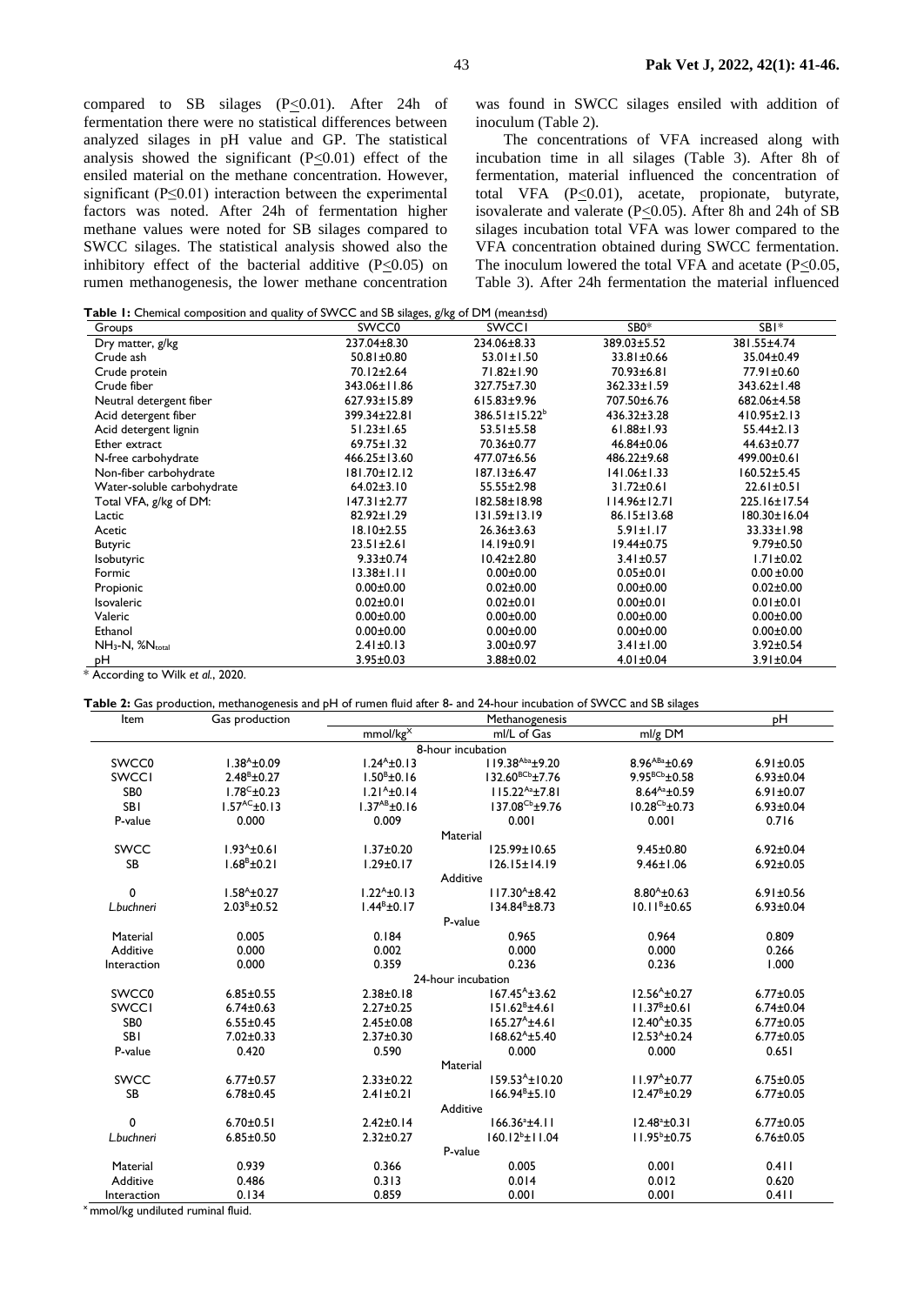**Table 3:** VFA profile of ruminal fluid after 8- and 24-hour incubation of SWCC and SB silages

| Item                                                         | able 3. YEA prome or running haid area of and 24-hour incubation or 3 YEC and 3D snages<br><b>Total VFA</b> | $A^z$                      | Pz                     | iB <sup>z</sup>         | B <sup>z</sup>           | iV <sup>z</sup>      | $V^z$                |
|--------------------------------------------------------------|-------------------------------------------------------------------------------------------------------------|----------------------------|------------------------|-------------------------|--------------------------|----------------------|----------------------|
|                                                              |                                                                                                             |                            | 8-hour incubation      |                         |                          |                      |                      |
| SWCC0                                                        | $76.26^{A}$ ±4.34                                                                                           | $50.17^{A} \pm 3.96$       | $16.61 \pm 1.37$       | $0.51 \pm 0.03$         | $7.13 \pm 0.50$          | $0.75 \pm 0.04$      | $0.90 \pm 0.10$      |
| <b>SWCCI</b>                                                 | 72.18 <sup>AB</sup> ±3.70                                                                                   | $45.93^{AB} \pm 3.71$      | $16.76 \pm 0.74$       | $0.48 + 0.05$           | $7.14 \pm 0.22$          | $0.74 \pm 0.05$      | $0.93 \pm 0.06$      |
| SB <sub>0</sub>                                              | $70.43^{AB} \pm 3.41$                                                                                       | 46.13 $AB + 2.42$          | 15.56±0.70             | $0.47 \pm 0.03$         | $6.55 \pm 0.61$          | $0.69 \pm 0.07$      | $0.84 \pm 0.07$      |
| <b>SBI</b>                                                   | $68.19^{B} \pm 2.67$                                                                                        | $43.92^{\text{B}}\pm 2.79$ | $15.52 \pm 1.40$       | $0.47 + 0.01$           | $6.58 \pm 0.66$          | $0.67 \pm 0.07$      | $0.84 \pm 0.04$      |
| P-value                                                      | 0.007                                                                                                       | 0.029                      | 0.122                  | 0.207                   | 0.099                    | 0.079                | 0.079                |
|                                                              |                                                                                                             |                            | Material               |                         |                          |                      |                      |
| <b>SWCC</b>                                                  | 74.22 <sup>A</sup> ±4.40                                                                                    | $48.05^{\circ}$ ±4.58      | $16.69^{\circ}$ ±1.05  | $0.49 \pm 0.04$         | $7.14^a \pm 0.37$        | $0.75^{\circ}$ ±0.04 | $0.92^{\circ}$ ±0.08 |
| <b>SB</b>                                                    | $69.31^{B} \pm 3.15$                                                                                        | $45.02^{\circ}$ ±2.74      | $15.54^{\circ}$ ±1.06  | $0.47 \pm 0.02$         | $6.56^{\circ}$ ±0.61     | $0.68^{\rm b}$ ±0.07 | $0.84^{\rm b}$ ±0.05 |
|                                                              |                                                                                                             |                            | Additive               |                         |                          |                      |                      |
| 0                                                            | 73.34 <sup>a</sup> ±4.81                                                                                    | $48.15^{\circ}$ ±3.77      | $16.08 \pm 1.17$       | $0.49 \pm 0.03$         | $6.84 \pm 0.61$          | $0.72 \pm 0.06$      | $0.87 + 0.09$        |
| L.buchneri                                                   | $70.18^{b} \pm 3.72$                                                                                        | $44.92^{\circ}$ ±3.30      | $16.14 \pm 1.25$       | $0.48 \pm 0.03$         | $6.86 \pm 0.55$          | $0.70 \pm 0.07$      | $0.89 + 0.07$        |
|                                                              |                                                                                                             |                            | P-value                |                         |                          |                      |                      |
| Material                                                     | 0.003                                                                                                       | 0.035                      | 0.019                  | 0.094                   | 0.015                    | 0.014                | 0.016                |
| Additive                                                     | 0.043                                                                                                       | 0.026                      | 0.904                  | 0.342                   | 0.933                    | 0.496                | 0.442                |
| Interaction                                                  | 0.537                                                                                                       | 0.459                      | 0.835                  | 0.342                   | 0.963                    | 0.784                | 0.627                |
|                                                              |                                                                                                             |                            | 24-hour incubation     |                         |                          |                      |                      |
| SWCC <sub>0</sub>                                            | $114.43^{ab} \pm 5.44$                                                                                      | 77.78±6.74                 | $23.88^{AB} \pm 1.33$  | $0.73^{ab}$ ± 0.08      | $9.65^{AB}$ ± 0.91       | $1.05 \pm 0.16$      | $1.15 \pm 0.11$      |
| <b>SWCCI</b>                                                 | $118.52^{a} \pm 3.26$                                                                                       | 74.61±6.64                 | $25.97^{\circ}$ ±1.17  | $0.78^{\rm b}$ ±0.06    | $10.59B \pm 1.17$        | $1.17 \pm 0.09$      | $1.23 \pm 0.09$      |
| SB <sub>0</sub>                                              | $110.37^{\circ}$ ±7.82                                                                                      | 78.59±4.31                 | $24.42^{AB} \pm 0.81$  | $0.67^{\circ}$ ±0.05    | $8.32^{A}$ ± 0.82        | $1.06 \pm 0.10$      | $1.31 \pm 0.15$      |
| <b>SBI</b>                                                   | $108.52^{\circ}$ ±7.54                                                                                      | 73.90±6.68                 | $22.98^{A} \pm 0.70$   | $0.70^a \pm 0.07$       | $8.61^{4}$ ±1.00         | $1.03 \pm 0.17$      | $1.11 \pm 0.07$      |
| P-value                                                      | 0.050                                                                                                       | 0.488                      | 0.000                  | 0.029                   | 0.002                    | 0.316                | 0.196                |
|                                                              |                                                                                                             |                            | Material               |                         |                          |                      |                      |
| <b>SWCC</b>                                                  | $116.48^{\circ}$ ±4.78                                                                                      | 78.18±5.41                 | $74.92^{A} + 1.62$     | $0.76^{A}+0.07$         | $10.12^{A} + 1.11$       | $1.11 \pm 0.14$      | $1.19 \pm 0.10$      |
| <b>SB</b>                                                    | $109.45^{\circ}$ ±7.39                                                                                      | 74.26±6.36                 | $23.70^{\circ}$ ± 1.05 | $0.68^{\text{B}}$ ±0.06 | $8.46^{\text{B}}\pm0.88$ | $1.04 \pm 0.13$      | $1.11 \pm 0.11$      |
|                                                              |                                                                                                             |                            | Additive               |                         |                          |                      |                      |
| 0                                                            | $112.40 \pm 6.76$                                                                                           | 76.19±6.59                 | $24.15 \pm 1.09$       | $0.70 + 0.07$           | $8.99 \pm 1.08$          | $1.05 \pm 0.13$      | $1.13 \pm 0.12$      |
| L.buchneri                                                   | $113.52 \pm 7.61$                                                                                           | 76.25±5.89                 | $24.47 \pm 1.81$       | $0.74 \pm 0.07$         | $9.60 \pm 1.46$          | $1.10 \pm 0.15$      | $1.17 \pm 0.10$      |
|                                                              |                                                                                                             |                            | P-value                |                         |                          |                      |                      |
| Material                                                     | 0.013                                                                                                       | 0.135                      | 0.009                  | 0.009                   | 0.000                    | 0.232                | 0.087                |
| Additive                                                     | 0.667                                                                                                       | 0.983                      | 0.450                  | 0.124                   | 0.142                    | 0.410                | 0.394                |
| Interaction<br>$\mathbf{u}$<br>$\mathbf{1} \cdot \mathbf{1}$ | 0.261<br>$\overline{1}$ $\overline{2}$ $\overline{1}$ $\overline{2}$ $\overline{1}$ $\overline{2}$          | 0.765                      | 0.001                  | 0.751                   | 0.438                    | 0.222                | 0.299                |

x<sub>mmol/kg</sub> undiluted ruminal fluid; <sup>z</sup> mol/100 mol of total VFA concentration.

**Table 4:** VFA indexes of ruminal fluid after 8- and 24-hour incubation of SWCC and SB silages

| Item              | A: P            | P:B                  | <b>NGR</b>         | EE $(%)$         | E1(%)                 | E2(%)            |  |
|-------------------|-----------------|----------------------|--------------------|------------------|-----------------------|------------------|--|
| 8-hour incubation |                 |                      |                    |                  |                       |                  |  |
| SWCC0             | $3.04 \pm 0.35$ | $2.35 \pm 0.33$      | $3.57 \pm 0.38$    | 75.26±0.82       | 80.24±0.76            | $18.22 \pm 0.87$ |  |
| <b>SWCCI</b>      | $2.75 \pm 0.25$ | $2.35 \pm 0.12$      | $3.30 \pm 0.24$    | 76.01±0.76       | 80.89±0.99            | $17.62 \pm 0.59$ |  |
| SB <sub>0</sub>   | $2.97 \pm 0.14$ | $2.39 \pm 0.18$      | $3.49 \pm 0.16$    | 75.38±0.38       | $80.31 \pm 0.37$      | $18.09 \pm 0.38$ |  |
| <b>SBI</b>        | $2.86 \pm 0.37$ | $2.40 \pm 0.46$      | $3.40 \pm 0.43$    | 75.78±0.93       | $81.30 \pm 0.76$      | $17.81 \pm 1.06$ |  |
| P-value           | 0.360           | 0.987                | 0.529              | 0.302            | 0.075                 | 0.542            |  |
| Material          |                 |                      |                    |                  |                       |                  |  |
| <b>SWCC</b>       | $2.89 \pm 0.33$ | $2.35 \pm 0.24$      | $3.43 \pm 0.33$    | 75.64±0.85       | $80.77 \pm 1.01$      | $17.92 \pm 0.77$ |  |
| <b>SB</b>         | $2.91 \pm 0.27$ | $2.39 \pm 0.33$      | $3.44 \pm 0.31$    | 75.58±0.71       | 80.60±0.65            | $17.95 \pm 0.77$ |  |
|                   |                 |                      | Additive           |                  |                       |                  |  |
| 0                 | $3.00 \pm 0.26$ | $2.37 \pm 0.26$      | $3.53 \pm 0.28$    | 75.32±0.61       | $80.28^{\circ}$ ±0.57 | $18.15 \pm 0.65$ |  |
| L. buchneri       | $2.80 \pm 0.31$ | $2.37 \pm 0.32$      | $3.35 \pm 0.34$    | 75.90±0.82       | $81.10^{b} \pm 0.87$  | $17.72 \pm 0.82$ |  |
|                   |                 |                      | P-value            |                  |                       |                  |  |
| Material          | 0.864           | 0.719                | 0.935              | 0.859            | 0.585                 | 0.929            |  |
| Additive          | 0.108           | 0.987                | 0.194              | 0.075            | 0.015                 | 0.178            |  |
| Interaction       | 0.468           | 0.968                | 0.511              | 0.574            | 0.443                 | 0.620            |  |
|                   |                 |                      | 24-hour incubation |                  |                       |                  |  |
| SWCC0             | $3.28 \pm 0.45$ | $2.49^{\circ}$ ±0.25 | $3.75 \pm 0.41$    | 74.65±1.07       | 79.11±1.34            | $18.58 \pm 0.88$ |  |
| <b>SWCCI</b>      | $3.04 \pm 0.27$ | $2.47^{\rm b}$ ±0.25 | $3.54 \pm 0.20$    | 75.20±0.72       | 79.89±1.20            | $18.19 \pm 0.49$ |  |
| SB <sub>0</sub>   | $3.05 \pm 0.21$ | $2.96^a \pm 0.27$    | $3.45 \pm 0.24$    | $75.01 \pm 0.59$ | 79.00±0.49            | $17.96 \pm 0.55$ |  |
| <b>SBI</b>        | $3.22 \pm 0.32$ | $2.70^{ab}$ ± 0.30   | $3.64 \pm 0.34$    | 74.70±0.69       | 78.89±0.73            | 18.39±0.72       |  |
| P-value           | 0.493           | 0.016                | 0.398              | 0.587            | 0.323                 | 0.442            |  |
|                   |                 |                      | Material           |                  |                       |                  |  |
| <b>SWCC</b>       | $3.16 \pm 0.37$ | $2.48^{A} \pm 0.24$  | $3.64 \pm 0.33$    | 74.92±0.91       | 79.50±1.28            | $18.38 \pm 0.71$ |  |
| <b>SB</b>         | $3.14 \pm 0.27$ | $2.83^B \pm 0.30$    | $3.55 \pm 0.30$    | 74.85±0.64       | 78.95±0.60            | 18.17±0.65       |  |
| Additive          |                 |                      |                    |                  |                       |                  |  |
| 0                 | $3.16 \pm 0.35$ | $2.72 \pm 0.35$      | $3.60 \pm 0.36$    | 74.83±0.84       | 79.39±1.08            | $18.27 \pm 0.77$ |  |
| L. buchneri       | $3.13 \pm 0.30$ | $2.59 \pm 0.29$      | 3.59±0.27          | 74.95±0.72       | 79.05±0.97            | 18.29±0.60       |  |
| P-value           |                 |                      |                    |                  |                       |                  |  |
| Material          | 0.886           | 0.005                | 0.452              | 0.834            | 0.192                 | 0.455            |  |
| Additive          | 0.789           | 0.218                | 0.934              | 0.706            | 0.421                 | 0.943            |  |
| Interaction       | 0.142           | 0.277                | 0.131              | 0.198            | 0.287                 | 0.155            |  |

the total VFA  $(P \le 0.05)$ , propionate, isobutyrate and butyrate  $(P \le 0.01)$ . The statistical analysis showed the influence of the interaction of the main factors on propionate ( $P \leq 0.01$ ).

*L. buchneri* increased  $(P \le 0.05)$  efficiency of fermented hexose energy to VFA energy, after 8h of fermentation, while material influenced the P:B ratio (P $\leq$ 0.01) after 24h of fermentation (Table 4).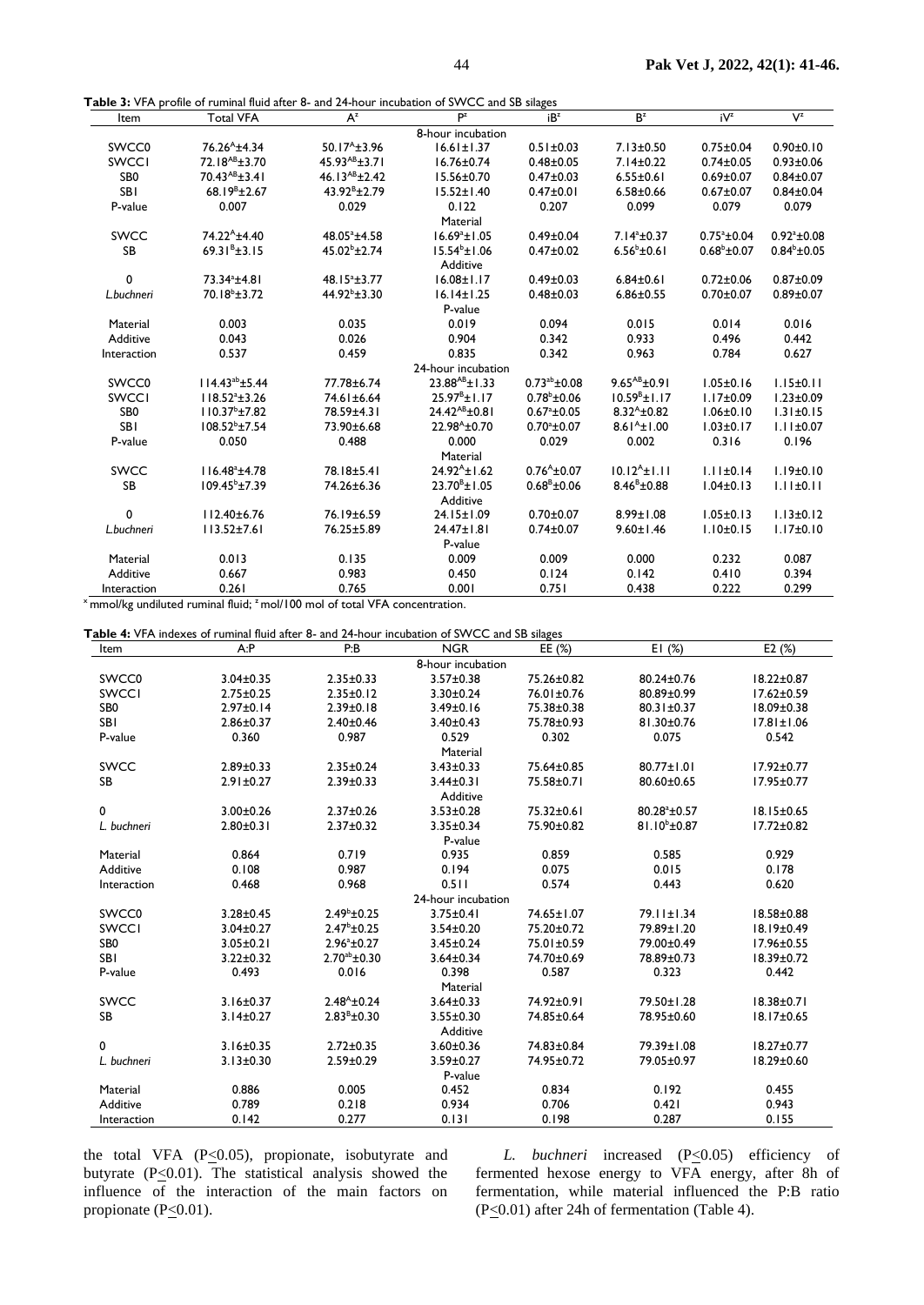#### **DISCUSSION**

The high level of CF in mature forage contributes to increase concentration of acetate in the rumen. The addition of *L. buchneri* decreased the level of CF in silages, which affected acetate during *in vitro* fermentation. Decrease in CF concentration and a high level of starch (NFE) leads to increased propionate concentration and decrease valerate and isovalerate concentration in rumen (Van Gastelen *et al.*, 2015). The differences in propionate, isovalerate and valerate in materials are reflected in E1.

Along with increasing starch content, which is a component of NFE, in the diet, the population of ruminal protozoa increases. Protozoa produce butyric acid as an end product of carbohydrate fermentation (Brossard *et al*., 2004). *L. buchneri* increased the content of NFE in SB but it did not affect butyrate concentration in the rumen. The contribution of butyrate to total VFA is clearly lower than the optimal physiological proportions of A:P:B in the rumen fluid (65:20:15). The A:P ratio below 3:1 in the rumen content contributes to the low-fat milk. The VFA utilization index (NGR) was expressed as the nonglucogenic VFA to glucogenic VFA ratio. The NGR index is associated with effects on methane production, milk composition, and energy balance (Morvay *et al*., 2011). Glucogenic propionate causes energy deposition in the body tissues, while nonglucogenic acetate and butyrate are sources of LCFA. NGR below 3.0 increases the risk of low-fat milk. Low values of NGR (also confirmed in this study: 3.3-3.8) indicate low energy loss in ruminal gases (Abrahamse *et al.*, 2008). The VFA profile determines hydrogenesis in the gastrointestinal tract and thus affects the level of methane production as an excess hydrogen absorber (Monteny *et al.*, 2006). Propionate, as an alternative to methane, also captures metabolic hydrogen reducing the production of methane from a unit of fermented organic mass, thereby increasing the cow milk yield (Mills *et al.*, 2001; Janssen, 2010). Higher propionate level found after 24h fermentation of SWCCs explains the lower methane concentration compared to SBs. The ambiguous effect of LAB in ruminant nutrition on methanogenesis was reported by Jeyanathan *et al.* (2016), Astuti *et al.* (2018), Varnava *et al.* (2017). Ellis *et al.* (2016) who found their effectiveness also depends on plant species. Kupryś-Caruk (2017) reported that the additive of heterofermentative LAB increases CH<sup>4</sup> production. *L. buchneri* increased methane production during rumen fermentation of SWCC and SB after 8h of fermentation, but it does not increase metabolizable energy losses (E2). After 24h of ruminal fermentation, methane concentration in silages with inoculum were lower compared to the control silages and more methane was synthesized during fermentation of SB than SWCC silages which may be inducted by higher DM content (Podkówka and Podkówka, 2011).

The products of lactic acid fermentation are used by methane bacteria as substrates for the biomethane production. High concentration of acetate, being the fermentation product of heterofermentative *L. buchneri*, in silages intended for bioplants could enhance methane formation (Kalač, 2011; Podkówka and Podkówka, 2011). In order to maximize methanogenesis, DM of silage

should be about 30-35% and starch concentration of 30% DM. However, earlier harvesting, due to immature grain and insufficient starch content, and also delayed sorghum harvesting, due to the increase in lignocellulosic compounds contents which are difficult to decompose in the process of methane fermentation, reduces the yield of biogas.

The FE index is used to evaluate the effect of feed additives on rumen fermentation through microbial metabolism modulation. The FE was similar in all silages (about 75%). In correlation to these results also the E2 were similar in all silages (about 18%).

**Conclusions:** *L. buchneri* affects the process of methanogenesis. The 8-h rumen fermentation of both SWCC and SB showed a clear effect of inoculum on the increase in methane synthesis. However, the amount of methane produced was lower after 24-h incubation of both materials ensiled with *L. buchneri.* The rumen fermentation profile, especially higher total VFA and acetate in SWCC is a consequence of the greater content of easily degradable components in this material. *L. buchneri* can reduce the methanogenesis of high-fibrous feed materials without adversely affecting rumen fermentation.

**Authors contribution:** Conception and design: MW, BK, JS and MS; data collection and analysis: MW, MUA, ZA and EPK; drafting of paper: MW; critical revision and final approval of version to be published: MW, BK and MS.

#### **REFERENCES**

- Abrahamse PA, Vlaeminck B, Tamminga S, *et al.,* 2008. The effect of silage and concentrate type on intake behavior, rumen function, and milk production in dairy cows in early and late lactation. J Dairy Sci 91:4778-92.
- Ahmad Dar R, Ahmad Dar E, Kaur A, *et al*., 2018. Sweet sorghum-a promising alternative feedstock for biofuel production. Renew Sustain Energy Rev 82:4070-90.
- AOAC, 2016. Official Methods of Analysis. Association of Official Analytical Chemists, Arlington, Virginia, USA.
- Astuti WD, Wiryawan KG, Wina E, *et al.*, 2018. Effects of selected *Lactobacillus plantarum* as probiotic on *in vitro* ruminal fermentation and microbial population. Pak J Nutr 17:131-9.
- Baran M and Žitňan R, 2002. Effect of monensin sodium on fermentation efficiency in sheep rumen. Arch Tierzucht 45:181-5.
- Barbanti L, Sher A, Di Girolamo G, *et al*., 2015. Growth and physiological response of two biomass sorghum (*Sorghum bicolor* L. Moench) genotypes bred for different environments, to contrasting levels of soil moisture. Ital J Agron 10:208-14.
- Brossard L, Martin C, Chaucheyras-Durand F, *et al*., 2004. Protozoa involved in butyric rather than lactic fermentative pattern during latent acidosis in sheep. Reprod Nutr Dev 44:195-206.
- Czerkawski JW, 1986. An introduction to rumen studies. Pergamon Press, Oxford, pp:221-2.
- De Oliveira SG, Berchielli TT, Santos Pedreira M, *et al.*, 2007. Effect of tannin levels in sorghum silage and concentrate supplementation on apparent digestibility and methane emission in beef cattle. Anim Feed Sci Technol 135:236-48.
- Ellis JL, Bannink A, Hindrichsen IK, *et al.*, 2016. The effect of lactic acid bacteria included as a probiotic or silage inoculant on *in vitro* rumen digestibility, total gas and methane production. Anim Feed Sci Technol 211:61-74.
- FAOSTAT, 2020. Food and Agriculture Organization of the United Nations, 2020. Retrieved from http://www.fao.org/aostat/en/ #home